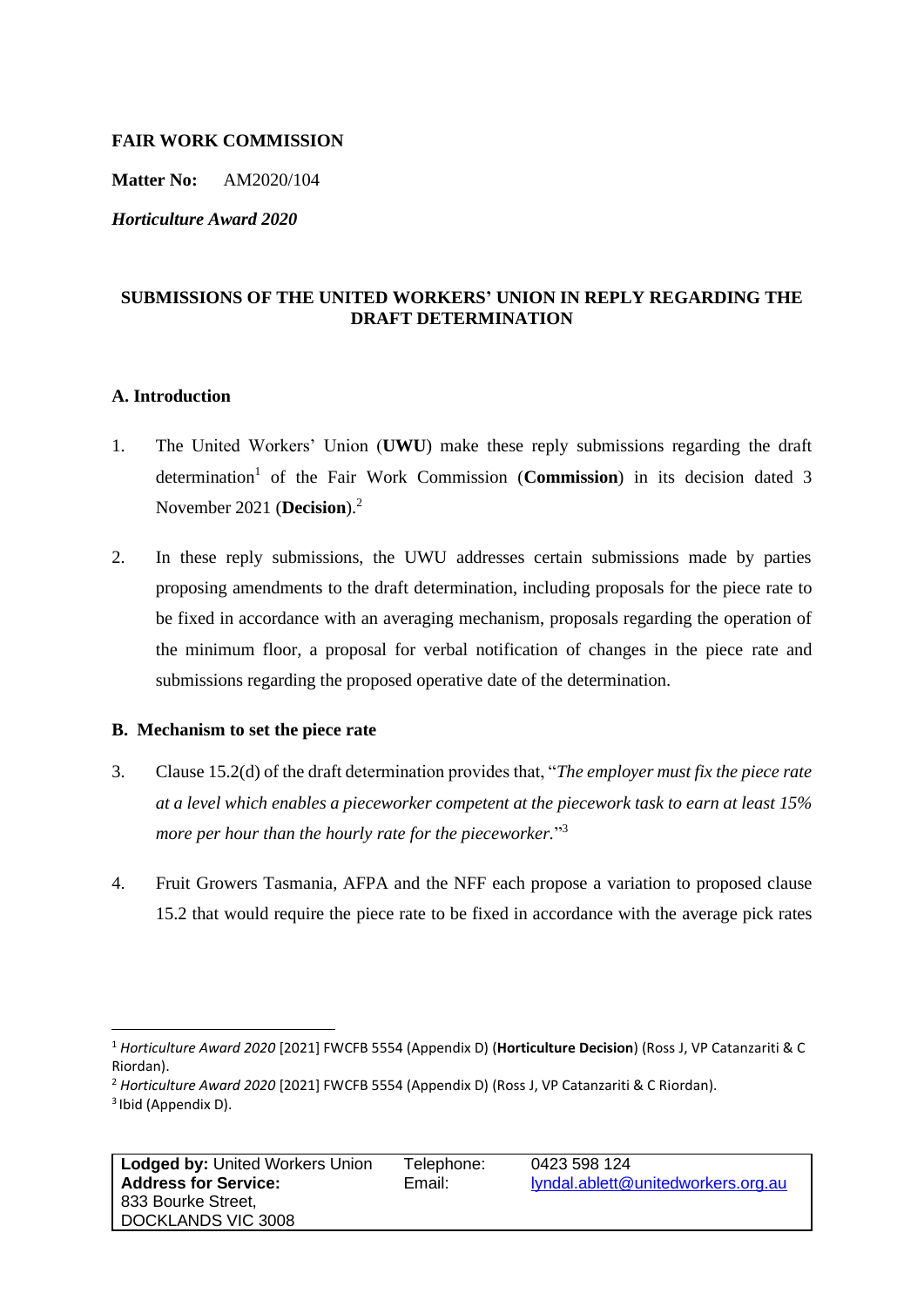of pieceworkers.<sup>4</sup> In summary, the employer parties submit that an averaging mechanism is required because the current proposed variation does not provide sufficient guidance for employers on how to set piece rates<sup>5</sup> Further, the employer parties submit the proposed variation requires the piece rate to be set in accordance with the slowest competent picker. <sup>6</sup>

- 5. Contrary to the submissions of the employer parties, proposed clause 15.2(d) does not require that the piece rate be set so that every employee who is a "*pieceworker competent at the piecework task*" earns the 15% uplift. Rather, the clause requires that the rate be set so that a competent pieceworker is *enabled* to earn the 15% uplift.
- 6. Accordingly, we consider the proposed changes to be unnecessary. The clause proposed by the Commission is simple, it provides guidance as to who is a competent picker, and is consistent with the Decision. The changes proposed by the employer parties add unnecessary complexity to the clause which, as noted by the Commission, can result in a barrier to compliance.<sup>7</sup>

### **C. Comparison and reconciliation of piece rates paid against hourly rates of pay**

- 7. Clause 15.2(f) of the draft determination states that, "*Despite any other provision of clause 15.2 a pieceworker must be paid no less than the amount they would have received if paid for each hour worked at the hourly rate for the pieceworker."*
- 8. A number of employer parties have submitted that the proposed clause requires employers to conduct a separate and discrete comparison process, each and every hour of the amount paid to employees through piece rates, against the applicable minimum hourly rate of pay. It is submitted by the employer parties that each and every hour an employer is then required to reconcile those two amounts to ensure that employees earn at least the minimum hourly rate of pay per hour.<sup>8</sup> The UWU does not agree that this is what the wording of proposed clause 15.2(f) requires. However, to avoid any perceived ambiguity or uncertainty in the interpretation of the clause, the UWU would support an amendment requiring a comparison

<sup>4</sup> Submissions of Fruit Growers Tasmania filed on 26 November 2021 (**FGT Submissions**) at [21]-[22]; Submissions of the NFF filed on 26 November 2021 (**NFF Submissions**) at [21]-[24]; Submissions of the AFPA filed on 26 November 2021 (**AFPA Submissions**) at [16].

<sup>5</sup> NFF Submissions at [18].

<sup>6</sup> AFPA Submissions at [13]; NFF Submissions at [22].

<sup>7</sup> Horticulture Decision at [438].

<sup>&</sup>lt;sup>8</sup> See for example NFF Submissions at [4]; FGT Submissions [13]-[14]; Submissions of the NSW Farmers (Industrial) Association filed on 26 November 2021 (**NSW Farmers Submissions**) at [10].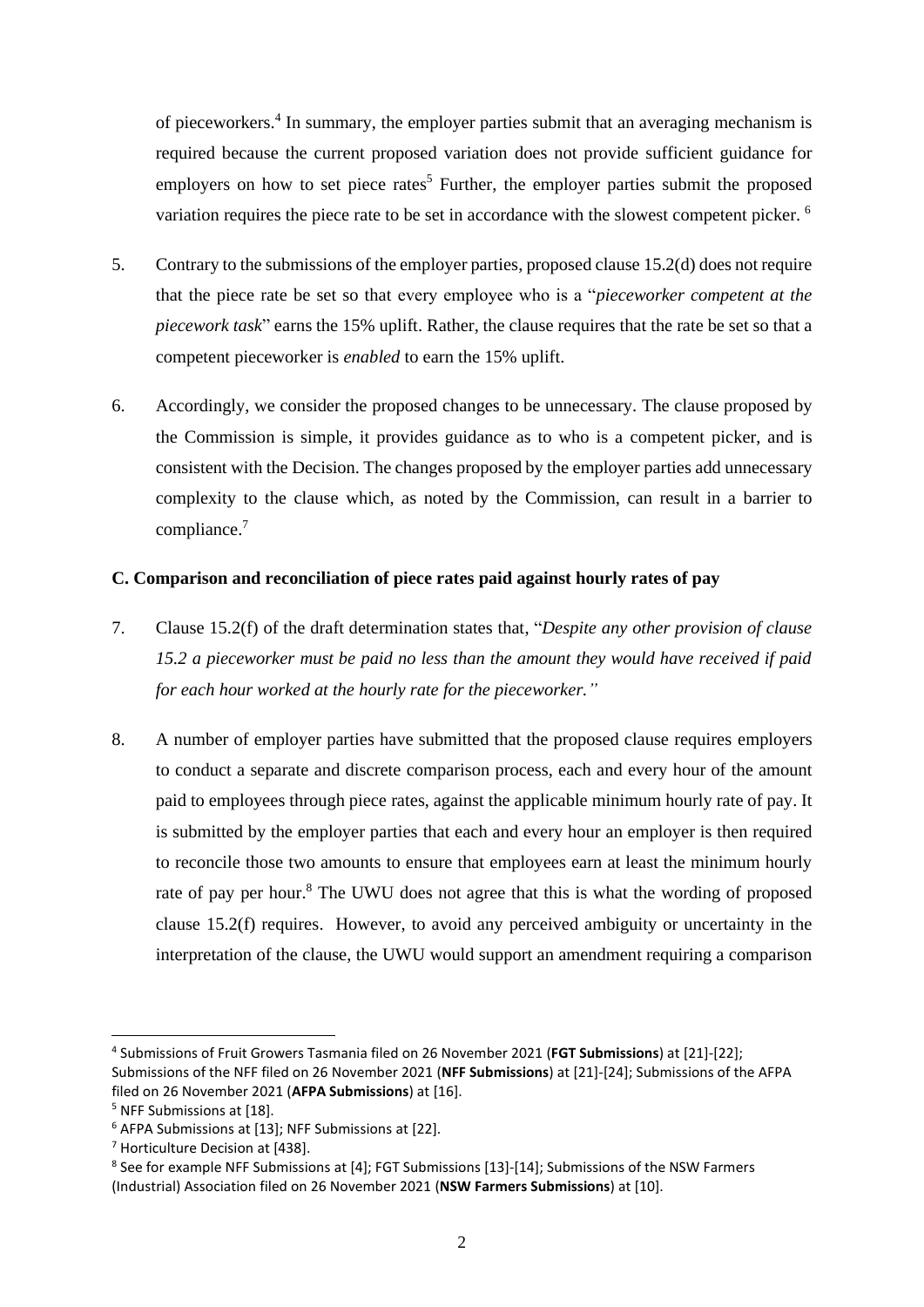and reconciliation of the amount paid in piece rates against the applicable minimum hourly rate of pay on a per shift or per day basis.

## **D. Verbal changes to the piece rate**

9. The UWU does not agree to any proposed amendment regarding verbal changes to piecework rates.<sup>9</sup> The UWU submits that an employee has a right to certainty in respect of rates of pay. And therefore, a right to a written record of their rate of pay prior to commencing the piecework task. Written records are of particular importance in an industry with widespread non-compliance.<sup>10</sup>

## **E. Operative date**

- 10. UWU has submitted that the Commission should exercise its discretion pursuant to section 166(2) of the *Fair Work Act* (2009) (Cth) to specify that an operative date of 1 January 2022 be adopted, as opposed to the date of 1 July 2022.
- 11. The UWU submits that the employer submissions<sup>11</sup> which seek an operative date later than 1 January 2022 are unpersuasive for the following reasons:
	- (a) *The operative date should be delayed for harvest periods: <sup>12</sup>* The horticulture industry contains a variety of crops that have different harvest periods throughout the year. There is no one time that the determination can come into force that will not affect the harvest period of a particular crop or grower.<sup>13</sup>

<sup>&</sup>lt;sup>9</sup> See AFPA Submissions at [29].

<sup>&</sup>lt;sup>10</sup> Horticulture Decision at [429] and [560] refers to wide-spread non-compliance with the current clause 15.2 of the *Horticulture Award 2020*.

<sup>&</sup>lt;sup>11</sup> See submissions of HW. Pogue & Co filed on 25 November2021; submissions of NSW Cherry Growers Association filed on 26 November 2021; submissions of Citrus Australia filed on 26 November 2021; submissions of Growcom filed on 26 November 2021; submissions of Greater Shepparton City Council filed on 26 November 2021; submissions of Fruit Growers Victoria filed on 26 November 2021 (**FGV Submissions**); submissions of Blueberry Fields filed on 26 November 2021; FGT Submissions; submissions of Northern Victorian Fresh Tomato Growers Association filed on 26 November 2021 (**NVTGA Submissions**) ; NFF Submissions; submissions of Agribit Software filed on 26 November 2021; AFPA Submissions; NSW Farmers Submissions.

<sup>&</sup>lt;sup>12</sup> See for example, NSW Farmers Submissions at [21]; NVTGA Submissions.

<sup>13</sup> For example, see statements of Ms Anne Reardon (**Reardon Statement**) at [6] stating peak season is from December to March or April; Statement of Mr Anthony Kelly at [7] stating that peak season is from mid to February to mid May; Statement of Mr Matthew Benham (**Benham Statement**) at [8] stating peak season is from March to August; Statement of Han Shiong Siah at [11] stating peak season is from September to November; Statement of Mr Glen Trewin (**Trewin Statement**) at [7] stating "*[w]e grow, harvest and process fresh produce year-round, and our peak season runs from September to April each year."*